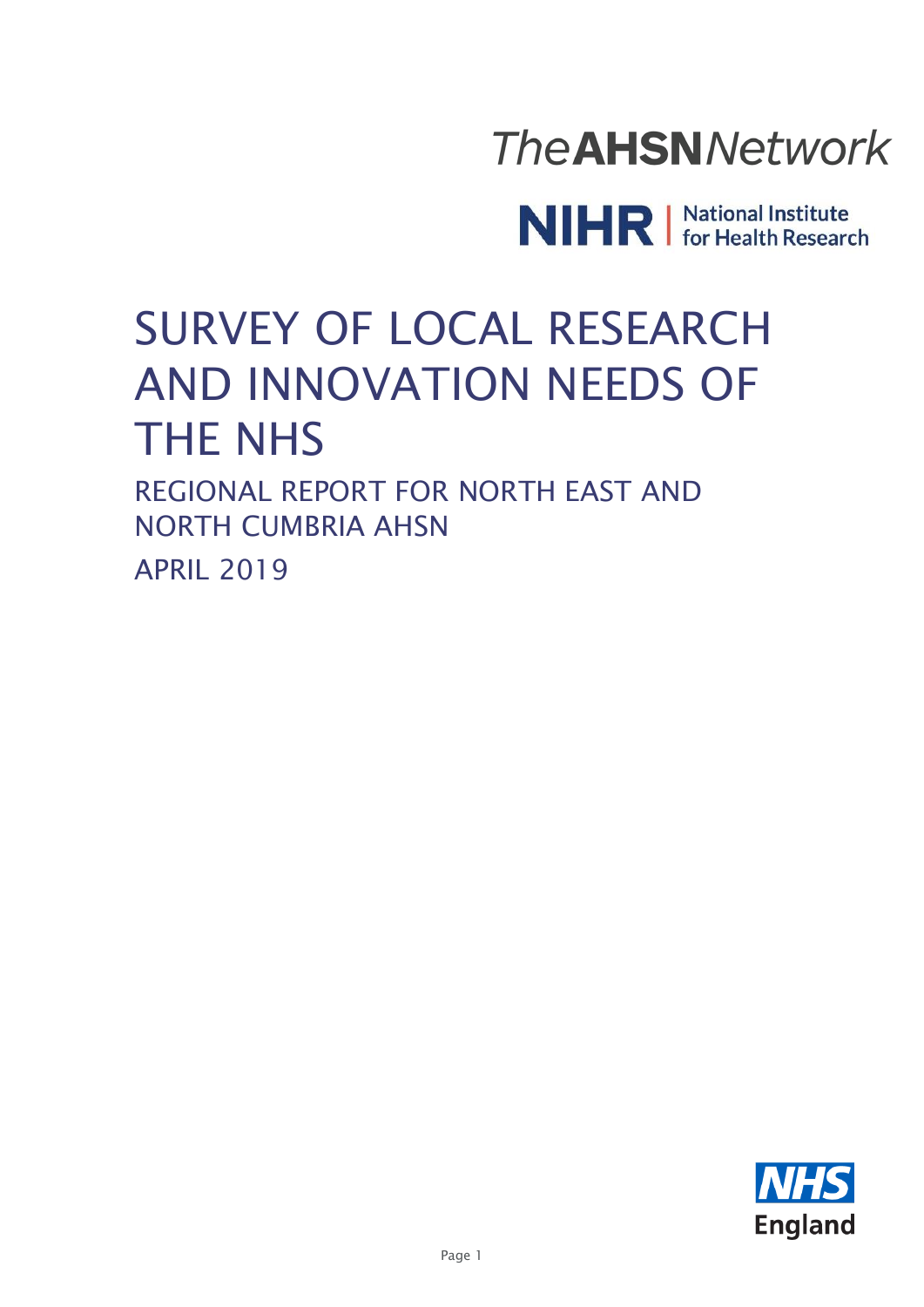# NORTH EAST AND NORTH CUMBRIA: DRAFT STATEMENT OF RESEARCH AND INNOVATION PRIORITIES

#### BACKGROUND

 $\overline{a}$ 

In November 2017, NHS England and the National Institute for Health Research (NIHR) published the paper "Twelve actions to support and apply research in the NHS". The paper requested that, in order to articulate regional NHS needs the 15 Academic Health Science Networks (AHSNs) working with their regional NIHR infrastructure, each produce a statement of regional NHS innovation and research needs on behalf of their regional Sustainability and Transformation Partnership (STPs). The AHSN Network commissioned an independent research consultancy, ComRes, to design, implement and deliver a survey that would provide a detailed understanding of the innovation and research needs at regional level and across all AHSNs. A governance group was established to oversee the project, including representatives from NHS England, the AHSN network, and NIHR. The project gathered the views of regional health stakeholders between June and October 2018, with 61 qualitative telephone interviews conducted, followed by a quantitative survey of 257 stakeholders.

This exercise focused on the views of clinicians and managers rather than researchers, and short to medium term priorities.

## RESEARCH AND INNOVATION PRIORITIES FOR NORTH EAST AND NORTH CUMBRIA AHSN

In North East and North Cumbria AHSN, 3 stakeholders were interviewed and 17 completed the survey about regional innovation and research needs. Given the size of the sample that the research draws upon, we have reported the results as indicative findings in the context of the larger set of national data, with many of the national findings reflected in the consultation with North East and North Cumbria AHSN stakeholders.<sup>1</sup>

Key themes emerged in the national findings to do with mental health and an aging population, with multi-morbidities and frailty frequently referenced or chosen in relation to both. Workforce issues and technological change were also considered to be challenges or opportunities.

**SYSTEM-LEVEL PRIORITIES:** 2 Stakeholders were asked to select their top three innovation and research priorities from a series of topics that spanned a number of complex issues or multiple areas of the health system. When asked about system-level topics, national stakeholders identified their top three priorities as workforce issues (41% had in their top three), integrated care for those with multi-morbidity and/or complex social care needs (39%) and optimising use of digital technology and Artificial Intelligence (AI) (33%). Stakeholders in North East and North Cumbria AHSN had broadly similar priorities, though with slightly different emphases. They placed integrated care for those with multimorbidity and/or complex social care needs and improving quality and efficiency within organisations as the highest priorities. These were closely followed by workforce issues and earlier diagnosis and intervention. Optimising the use of digital technology and AI, however, was a lower priority for those in North East and North Cumbria AHSN compared to national findings.

MEDICAL TREATMENT AREAS: National stakeholders were most likely to identify mental illness, multimorbidities and frailty in their top three priority medical treatment areas for research and innovation (57%, 46% and 44% respectively). In the North East and North Cumbria AHSN, multi-morbidities, mental illness and obesity were most likely to be prioritised by stakeholders.

<sup>1</sup> In this report, the term "national" is used to refer to the total population of stakeholders who participated in this project on the invitation of all AHSNs involved. This group incorporated the stakeholders of 14 AHSNs who completed the online survey and the stakeholders from 15 AHSNs who took part in a telephone interview.

<sup>2</sup> System-level priorities refer to any aspect of the processes, infrastructure and resources used in the delivery of public health services and care. By system-level we did not mean specific conditions/ diseases, or the functionality of individual organisations and practices.